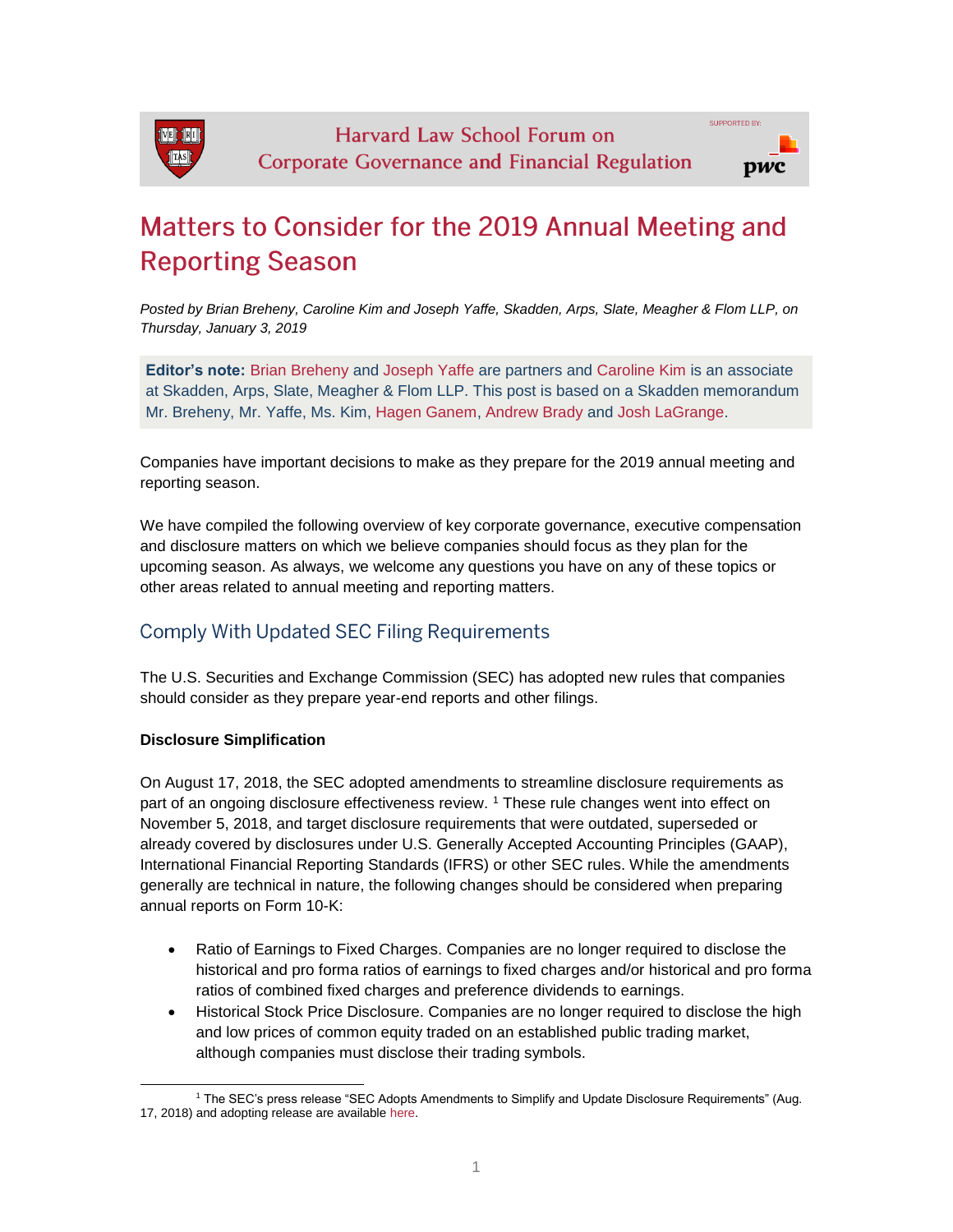- Historical Dividend Disclosure. Companies are no longer required to disclose the frequency and amount of cash dividends in the body of the Form 10-K, as such information already should be included in the financial statements. Disclosure of the restrictions that currently, or are likely to, materially limit a company's ability to pay dividends on its common equity also should be found in its financial statements.
- Segment Financial Information. Companies are no longer required to disclose segment financial information and financial information by geographic area in the body of the Form 10-K, as such information already should be included in the financial statements.
- Research and Development Disclosure. Companies are no longer required to disclose the amount spent on research and development activities for all years presented.

## **Form Cover Pages**

For yet another year, rules recently adopted by the SEC have resulted in changes to the cover pages of many SEC forms. As noted in our September 21, 2018, client alert ["Reminders of](https://www.skadden.com/insights/publications/2018/09/reminders-of-recent-updates-for-upcoming) [Recent Updates for Upcoming SEC Filings,](https://www.skadden.com/insights/publications/2018/09/reminders-of-recent-updates-for-upcoming)" companies should revise their Form 10-K cover pages as reflected in the following mark-up:

Indicate by check mark whether the registrant has submitted electronically and postedon its corporate Web site, if any, every Interactive Data File required to be submitted and posted pursuant to Rule 405 of Regulation S-T (§232.405 of this chapter) during the preceding 12 months (or for such shorter period that the registrant was required to submit and post such files).

> $\square$  Yes  $\Box$ No

Indicate by check mark whether the registrant is a large accelerated filer, an accelerated filer, a non-accelerated filer, a smaller reporting company, or an emerging growth company. See the definitions of "large accelerated filer," "accelerated filer," "smaller reporting company," and "emerging growth company" in Rule 12b-2 of the Exchange Act.  $\Box$  Accelerated filer  $\Box$  Large accelerated filer  $\Box$  Non-accelerated filer  $\Box$  Smaller reporting company (Do not check if a  $\Box$  Emerging growth company smaller reporting company)

These revisions address the following two technical changes: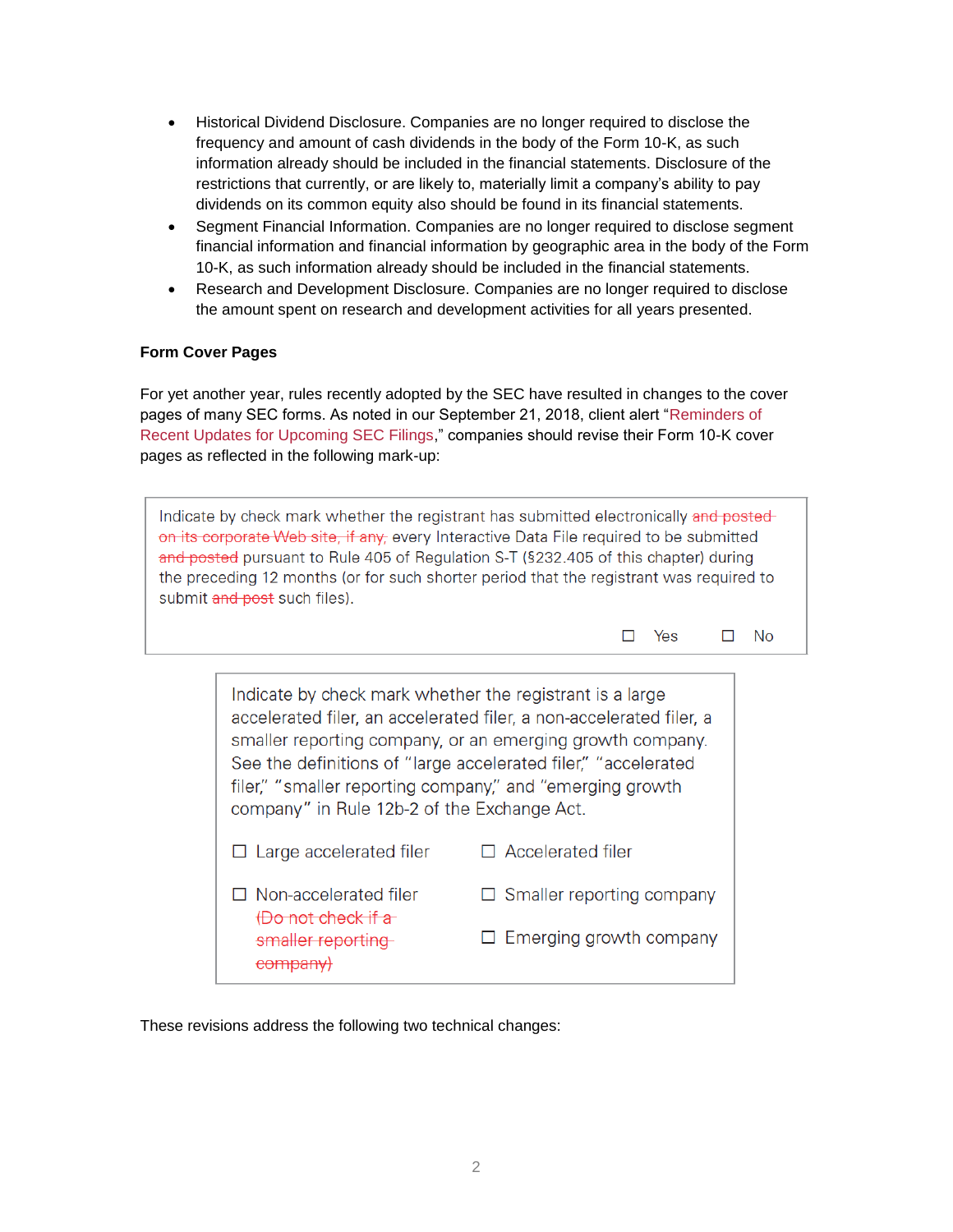- $\bullet$  In connection with the new Inline XBRL rules adopted in June [2](https://corpgov.law.harvard.edu/?p=113711#2)018,  $^2$  the SEC eliminated the website-posting requirement, which is no longer referenced on the cover page of Forms 10-Q and 10-K. Previously, issuers were required to submit their XBRL data as exhibits and were also required to post XBRL data files on their websites. While the new Inline XBRL requirement does not apply to upcoming annual reports on Form 10-K for calendar year 2018, the SEC nonetheless has implemented changes to the Form 10-K cover page.
- As discussed below, the SEC approved amendments to the definition of a "smaller reporting company" (SRC), expanding the number of registrants that qualify as SRCs. In connection with this, the SEC revised Form 10-K and other Exchange Act and Securities Act form cover pages to remove the instruction informing filers to not check the "nonaccelerated filer" box if the issuer is an SRC. After these amendments, issuers will now be able to check multiple boxes on the cover page related to their filer status (e.g., both the accelerated filer and SRC boxes).

#### **SRC Amendments**

l

As noted above and discussed in our July 9, 2018, client alert ["SEC Expands 'Smaller Reporting](https://www.skadden.com/insights/publications/2018/07/capital-markets-alert-sec-expands-smaller)  [Company' Definition,](https://www.skadden.com/insights/publications/2018/07/capital-markets-alert-sec-expands-smaller)" the SEC approved amendments to the definition of SRC under the rules and regulations of the Securities Act and the Exchange Act on June 28, 2018. <sup>[3](https://corpgov.law.harvard.edu/?p=113711#3)</sup> These amendments went into effect on September 10, 2018. Under the new definition, a company will qualify as an SRC if it has either (i) a public float of less than \$250 million as of the last business day of its most recently completed second fiscal quarter, or (ii) annual revenues of less than \$100 million during the most recently completed fiscal year with less than \$700 million public float (or no public float).

A company that newly qualifies as an SRC has the option to take advantage of the scaled disclosure accommodations beginning with its next periodic or current report due on or after, or in any registration or proxy filing or amended filing made on or after, September 10, 2018. For example, a calendar year-end company that became an SRC in 2018 could use scaled disclosures in its upcoming Form 10-K. Under the SEC's rules and regulations, issuers must reflect SRC status starting with the first Form 10-Q for the year after it becomes an SRC but may begin taking advantage of the scaled disclosure accommodations beginning in the third quarter of the year it enters SRC status. [4](https://corpgov.law.harvard.edu/?p=113711#4) As a reminder, SRC status is determined separately from accelerated filer status, which occurs at fiscal year-end.

Changes to a company's filer status also may affect proxy statements. The information required in a proxy statement generally is tied to the company's filer status at the time of its Form 10-K filing. As a result, a company reporting as an SRC in its 2018 Form 10-K may provide SRC-level

<sup>2</sup> The SEC's press release "SEC Adopts Inline XBRL for Tagged Data" (June 28, 2018) and adopting release are available [here.](https://www.sec.gov/news/press-release/2018-117)

<sup>&</sup>lt;sup>3</sup> The SEC's press release "SEC Expands the Scope of Smaller Public Companies That Qualify for Scaled Disclosures" (June 28, 2018) and adopting release are available [here.](https://www.sec.gov/news/press-release/2018-116)

<sup>4</sup> See 17 C.F.R. § 229.10(f)(2)(i)(C) (Item 10 of Regulation S-K); 17 C.F.R. § 230.405 (Securities Act Rule 405 definition of "smaller reporting company" paragraph (3)(i)(C)); 17 C.F.R. § 240.12b-2 (Exchange Act Rule 12b-2 definition of "smaller reporting company" paragraph (3)(i)(C)).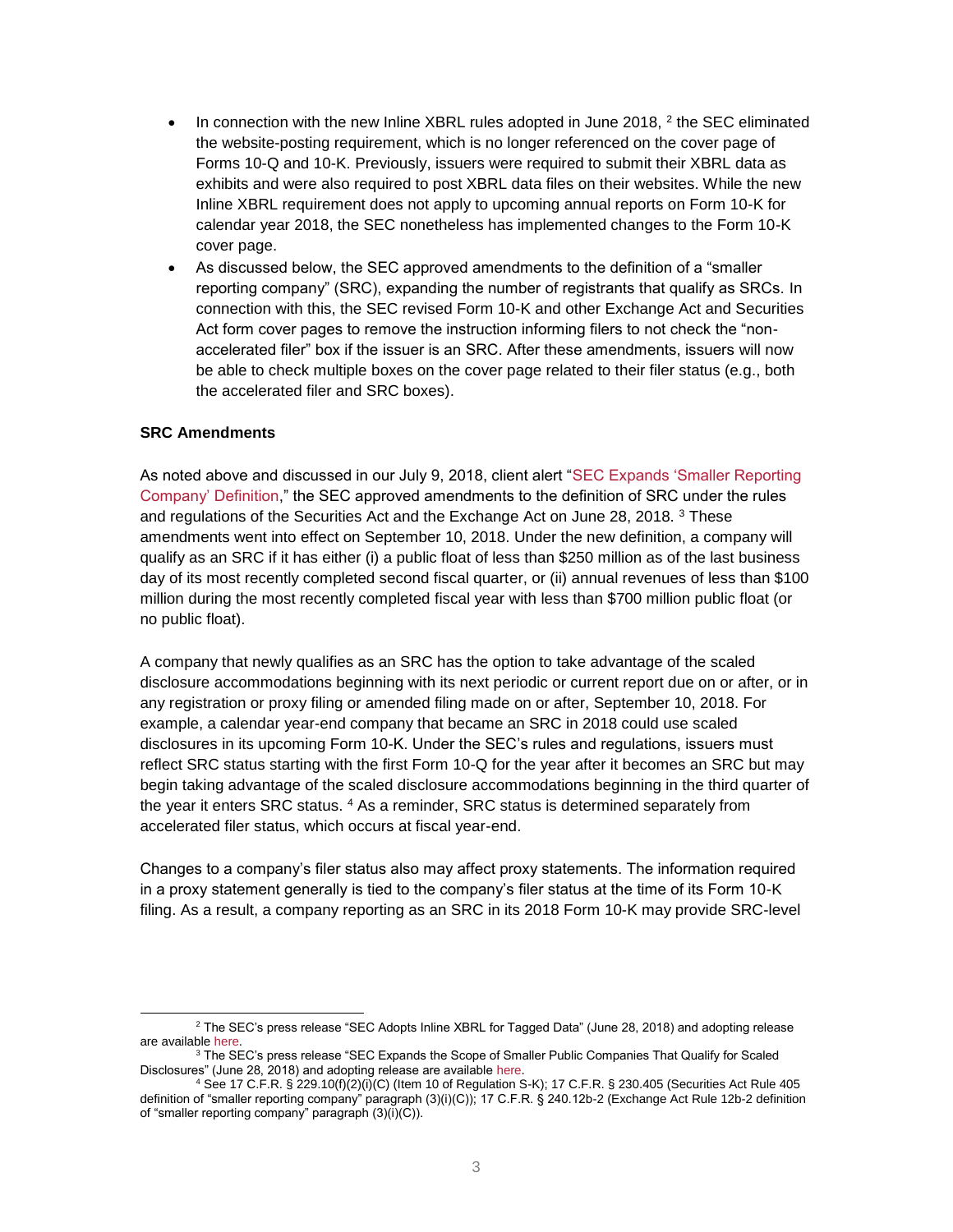disclosures in its annual proxy statement. The timing of the annual meeting does not affect the analysis.<sup>[5](https://corpgov.law.harvard.edu/?p=113711#5)</sup>

# **Consider SEC Cybersecurity Guidance and Enforcement Actions**

During 2018, there have been a number of actions by the SEC related to cybersecurity matters impacting public companies. These actions, which we summarize below, have included two pieces of helpful guidance and a few key enforcement matters. We recommend that companies consider these actions in connection with year-end reporting and as part of any periodic review of company policies and procedures.

## **SEC Guidance**

As discussed in our February 23, 2018, client alert ["SEC Issues Interpretive Guidance on](https://www.skadden.com/insights/publications/2018/02/sec-issues-interpretive-guidance)  [Cybersecurity Disclosures,](https://www.skadden.com/insights/publications/2018/02/sec-issues-interpretive-guidance)" the SEC issued an interpretive release  $6$  providing guidance for public companies relating to disclosures of cybersecurity risks and incidents, disclosure controls and procedures, and insider trading policies. The key takeaways from this guidance are summarized below.

**Material Risks and Incidents**. Companies should consider whether there are material cybersecurity risks and incidents that should be disclosed in registration statements, periodic reports and other filings with the SEC as part of the disclosure of risk factors, management's discussion and analysis of financial condition and results of operations, descriptions of the company's business and legal proceedings, and financial statements and accompanying notes. The guidance confirmed that the materiality of cybersecurity risks and incidents will depend on their nature, extent, potential magnitude and range of harm that an incident could cause.

**Board Risk Oversight**. Companies should consider the requirement to disclose in proxy statements the board's role in risk oversight. In light of the guidance, as well as investor calls for such information, companies may wish to take a fresh look at their proxy statement disclosure regarding board oversight of risk and consider addressing or enhancing disclosures regarding board oversight of cybersecurity risks.

**Disclosure Controls and Procedures**. Companies should evaluate whether their disclosure controls and procedures are sufficient to ensure that relevant information pertaining to cybersecurity risks and incidents is collected, processed and reported up the chain on a timely basis to allow for management to assess and analyze whether cybersecurity risks and incidents should be disclosed. Companies should also review protocols for reporting cybersecurity incidents to ensure that persons having familiarity with, and responsibility for, a company's SEC disclosure decisions are included in the information flow regarding cybersecurity matters that have the potential to be material to investors.

**Insider Trading Policies**. Companies should evaluate whether their insider trading policies are designed to prevent insider trading on the basis of material nonpublic information relating to

l <sup>5</sup> See Question 104.13, the SEC's Compliance and Disclosure Interpretations "Questions and Answers of General Applicability" (Nov. 7, 2018), available [here.](https://www.sec.gov/divisions/corpfin/guidance/exchangeactforms-interps.htm)

<sup>6</sup> The SEC's press release "SEC Adopts Statement and Interpretive Guidance on Public Company Cybersecurity Disclosures" (Feb. 21, 2018) and related guidance are available [here.](https://www.sec.gov/news/press-release/2018-22)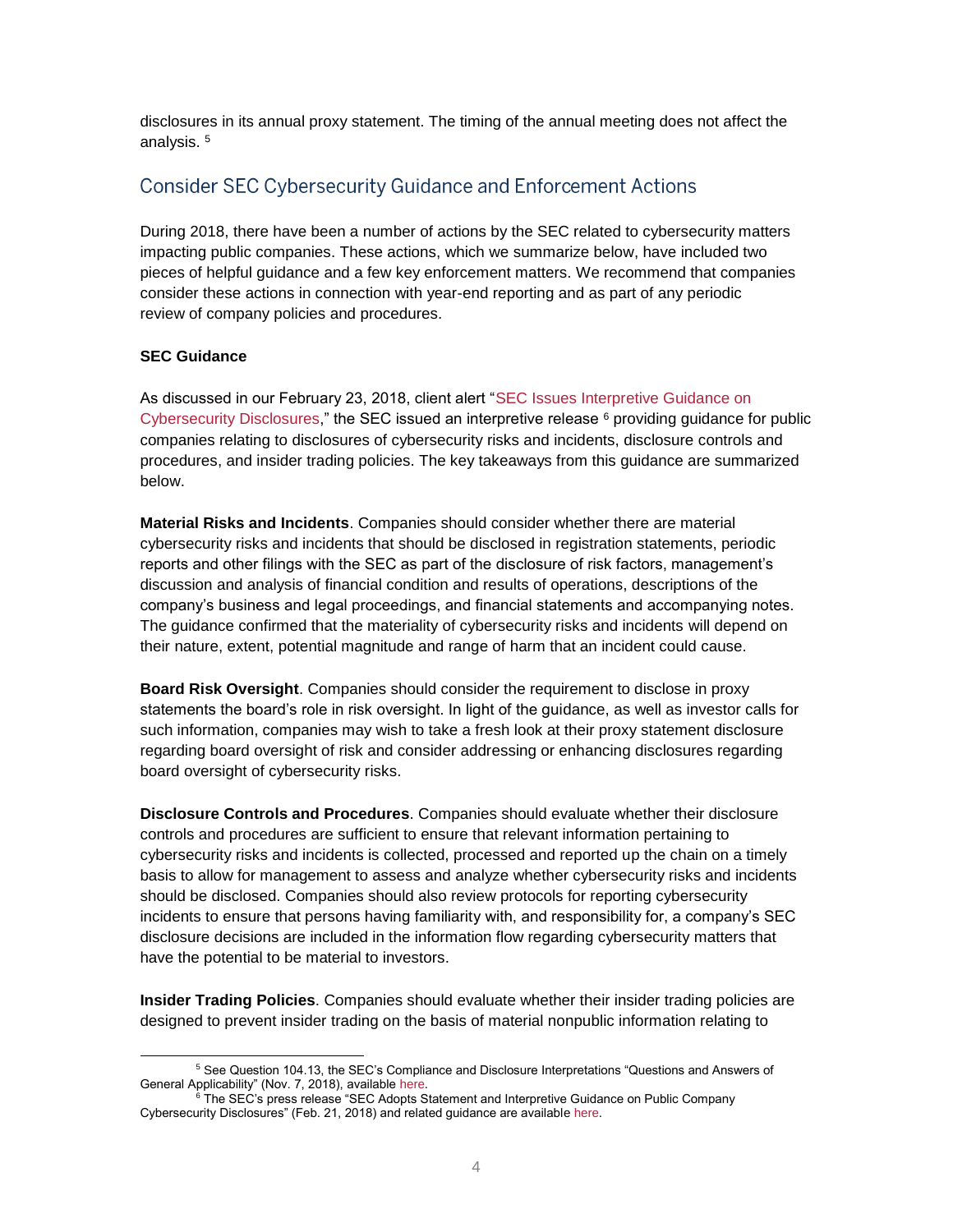cybersecurity incidents and risks. Companies also should consider whether restrictions on trading need to be imposed during periods when they are investigating and assessing the significance of a cybersecurity incident.

**Regulation FD Policies**. Companies should review any Regulation FD policies to ensure it is made clear that material nonpublic information could involve cybersecurity risks and incidents.

#### **SEC Report of Investigation**

On October 16, 2018, the SEC issued a Report of Investigation detailing the SEC Enforcement Division's consideration of the internal accounting controls of nine companies that were victims of "business email compromises," a form of cyberfraud.  $7$  The companies described in the report lost a combined \$100 million after their internal accounting controls failed to protect against two types of fraudulent email schemes. The SEC issued the report, forgoing a traditional enforcement action, to communicate the SEC's view that this issue is problematic and to put companies and individuals on notice that the SEC intends to pursue enforcement actions concerning similar conduct in the future.

The report highlighted the need for companies to design and maintain internal accounting control systems that adequately address the cybersecurity risks they face. The persons undertaking the alleged cyber-related frauds covered in the report were able to identify vulnerabilities in the issuers' controls over, for instance, payment authorization and verification procedures. The report also noted that the alleged perpetrators succeeded in the frauds in large part because employees were unaware of, or did not understand, the internal controls of their employers and failed to recognize multiple red flags indicating that a fraudulent scheme was underway.

We recommend that companies consider the findings in this report and confirm that internal accounting controls properly address the risks of cyber-related threats and safeguard company assets from those risks. In particular, companies should ensure that their internal accounting controls are tailored to address, among other things, human vulnerabilities with respect to cyberrelated risks.

#### **SEC Enforcement Focus**

Cybersecurity incidents have also led to a number of noteworthy recent SEC enforcement actions. In March 2018, the SEC initiated an action against a former chief information officer, alleging that he avoided significant losses by trading on material nonpublic information regarding a massive data breach at his company. <sup>[8](https://corpgov.law.harvard.edu/?p=113711#8)</sup> In April 2018, the SEC settled charges with a technology company based on the SEC's view that the company misled investors by failing to properly disclose information regarding a significant data breach. [9](https://corpgov.law.harvard.edu/?p=113711#9) And in September 2018, the

l <sup>7</sup> The SEC's press release "SEC Investigative Report: Public Companies Should Consider Cyber Threats When Implementing Internal Accounting Controls" (Oct. 16, 2018) and the Section 21(a) Report of Investigation are available [here.](https://www.sec.gov/news/press-release/2018-236) Our October 19, 2018, summary of the report, "SEC Investigative Report on Cybersecurity Emphasizes Internal Controls," is available [here.](https://www.skadden.com/insights/publications/2018/10/sec-investigative-report-on-cybersecurity)

<sup>&</sup>lt;sup>8</sup> The SEC's press release "Former Equifax Executive Charged With Insider Trading" (Mar. 4, 2018) and related SEC complaint are available [here.](https://www.sec.gov/news/press-release/2018-40)

<sup>&</sup>lt;sup>9</sup> The SEC's press release "Altaba, Formerly Known as Yahoo!, Charged With Failing to Disclose Massive Cybersecurity Breach; Agrees to Pay \$35 Million" (Apr. 24, 2018) and related SEC order are available [here.](https://www.sec.gov/news/press-release/2018-71)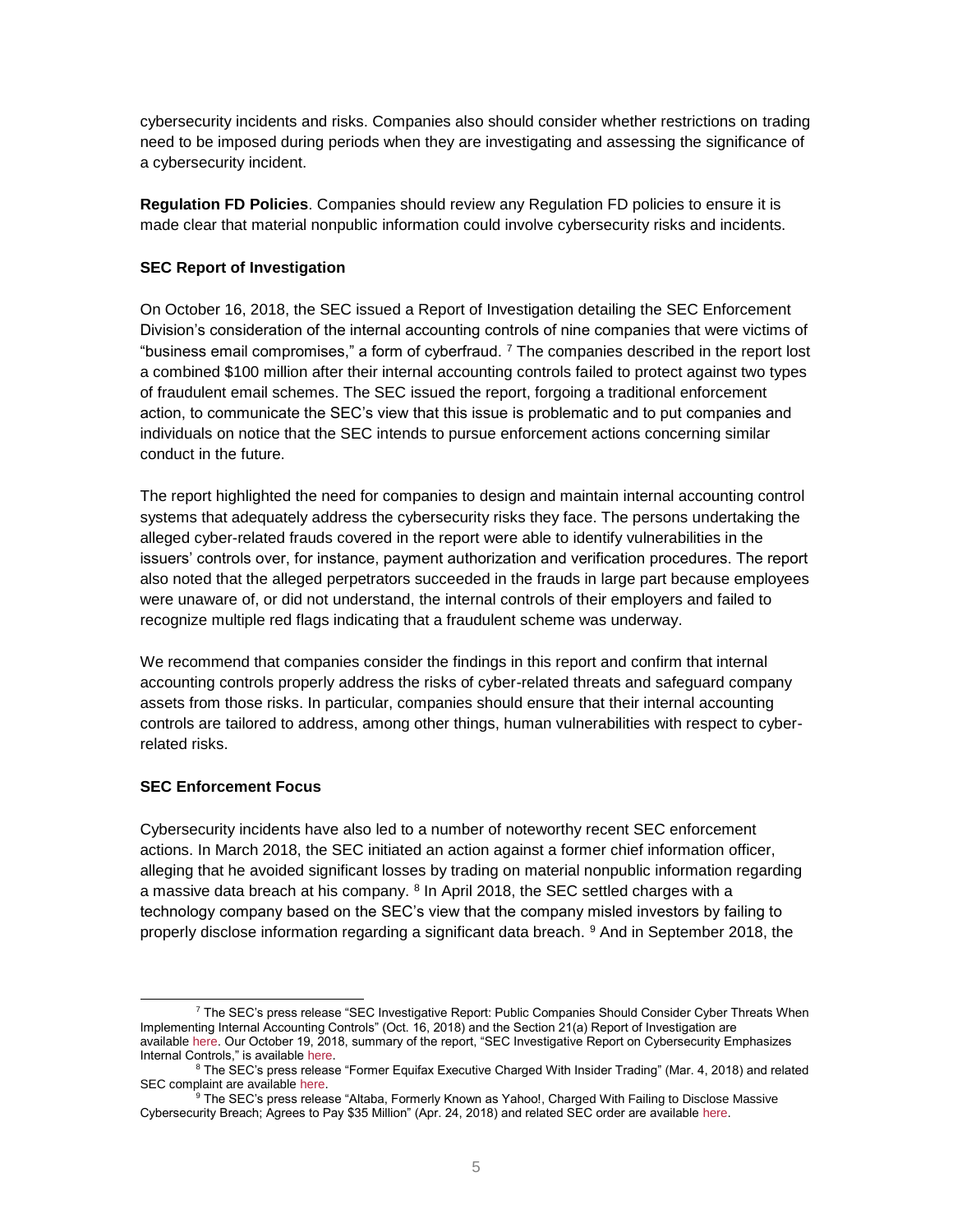SEC settled charges against a financial advisory firm related to a cyber intrusion that compromised the personal information of thousands of customers. [10](https://corpgov.law.harvard.edu/?p=113711#10)

In the matter involving the technology company, the SEC's order stated that it believed that the company's disclosures in its public filings were misleading because they omitted known trends or uncertainties presented by the data breach, the company failed to establish or implement internal controls around the evaluation and disclosure of cyber incidents, and the company's risk factor disclosures in its public filings were misleading because they claimed the company only faced the risk of potential future data breaches without disclosing that a data breach had in fact already occurred.

The SEC's enforcement actions involving cybersecurity matters follow the announcement in September 2017 that the SEC had established a Cyber Unit to consolidate the expertise of the SEC's Division of Enforcement and enhance its ability to identify and investigate cyber-related threats. At the time the Cyber Unit was launched, Stephanie Avakian, co-director of the SEC's Enforcement Division, identified cyber-related threats as "among the greatest risks facing investors and the securities industry."

We believe that the SEC's growing emphasis on cyber issues provides further support for the need for companies to remain focused on cybersecurity disclosures and policies.

# Assess Impact of SEC Staff Comments and Statements

Although the staff of the SEC's Division of Corporation Finance reviews a large number of Form 10-K filings and other disclosures made by companies each year, the majority of these reviews do not result in a comment letter being issued to the company. A recent study by Ernst & Young (EY) indicates the annual number of comment letters issued by the SEC staff has decreased by approximately 25 percent compared to last year, or over 40 percent since 2014. [11](https://corpgov.law.harvard.edu/?p=113711#11)

This continuing downward trend is consistent with recent remarks from senior members of the SEC staff reiterating their focus on disclosures that would be material to investors. Below is a summary of the key focus areas in recent SEC staff comment letters, as well as SEC staff remarks, that companies should consider in preparing their upcoming annual reports and other SEC filings.

#### **Non-GAAP Financial Measures**

According to the EY report, about half of the decrease in comments since last year is attributed to a drop in the number of comments relating to non-GAAP financial measures that previously had seen an uptick following the release of updated SEC staff guidance in May 2016. Nevertheless, non-GAAP financial measures still remained one of the top areas of SEC staff focus during the 12-month period ended June 30, 2018.

The SEC staff recently also expressed a continuing focus on individually tailored performance measures, especially those that are unusual and complex, such as "adjusted

l <sup>10</sup> The SEC's press release "SEC Charges Firm With Deficient Cybersecurity Procedures" (Sept. 26, 2018) and related SEC order are available [here.](https://www.sec.gov/news/press-release/2018-213)

<sup>11</sup> EY's SEC Reporting Update "2018 Trends in SEC Comment Letters" (Sept. 24, 2018) is available [here.](http://www.skadden.com/-/media/files/publications/2018/11/matters-to-consider-for-the-2019-annual-meeting/fn11secreportingupdate04322181uscommentstrends24se.pdf)